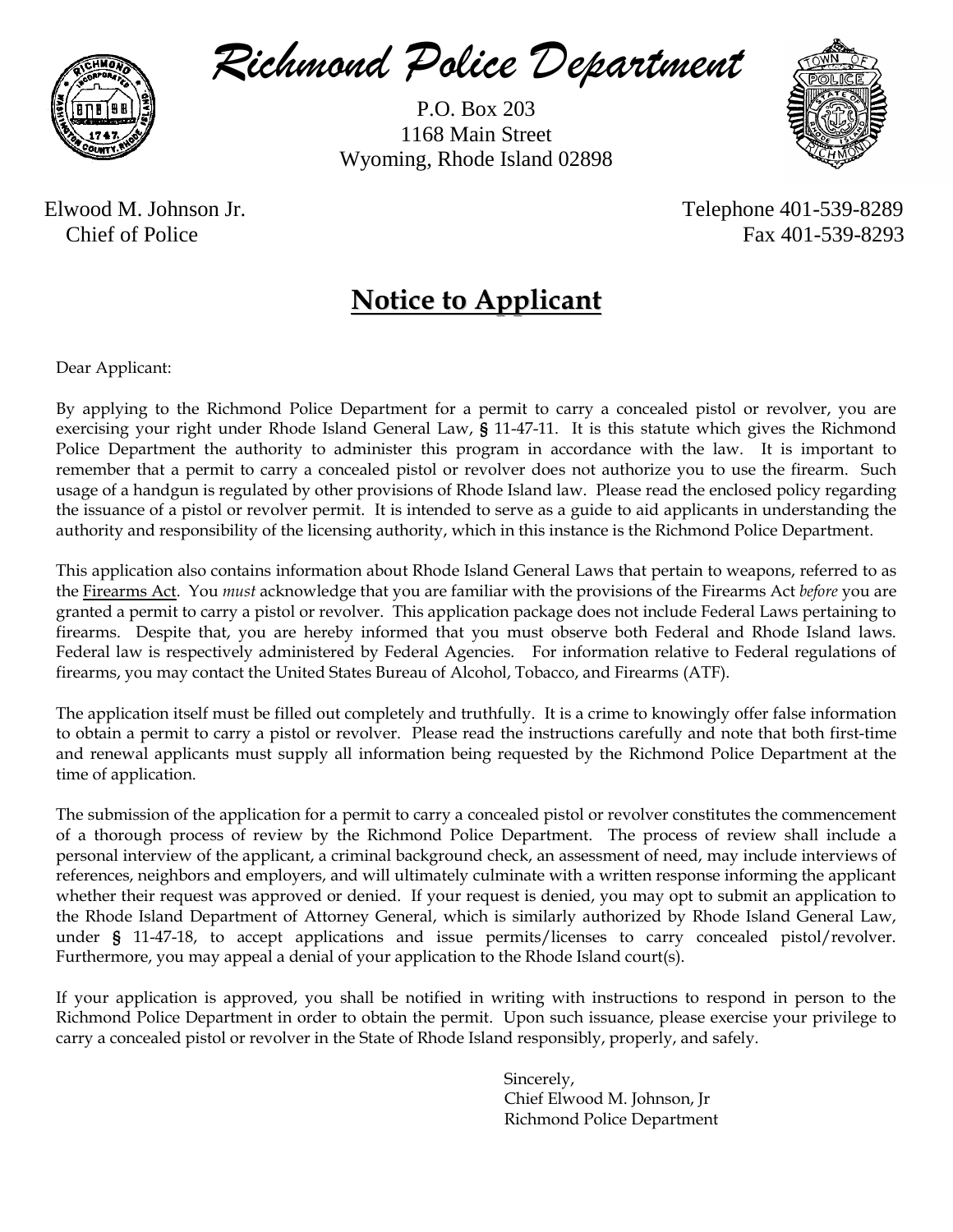## **PROPER SHOWING OF NEED**

In consideration of each individual application for a pistol permit, the Richmond Police Chief must determine whether or not the applicant has demonstrated a proper showing of need to carry a loaded firearm in public, and consider the individual's demonstration of skill and responsibility to safely carry and use a firearm in compliance with all state, federal, and local laws. The authorization to carry a loaded, concealed firearm in public is different from the right to purchase or possess a handgun in one's own home or business because, among other differences, a loaded and concealed firearm in untrained hands presents danger to the public and the applicant, so the Richmond Police must consider the potential risks to the public in assessing an applicant's need.

After assessing the below criteria and other relevant information, the Chief in his/her sole discretion shall grant or deny the pistol permit and may, when warranted, issue a pistol permit with *restrictions* in lieu of denial. The Richmond Police Chief shall, among other discretionary powers, consider the following criteria to limit or restrict the issuance or denial of a license or permit to carry a concealed pistol or revolver in assessing an applicant's proper showing of need:

- 1. The applicant is a person twenty-one (21) years of age or over having a bona fide residence or place of business within the Town of Richmond, or is a person twenty-one (21) years of age or over having a bona fide residence within the United States and a license or permit to carry a pistol or revolver concealed upon his or her person issued by the authorities of any other state or subdivision of the United States;
- 2. Demonstration of a specific substantiated risk to life, limb or property, and whether a pistol permit will decrease or mitigate the risk to same;
- 3. The existence of alternative routines/conduct other than carrying a loaded firearm to decrease the danger(s) to life, limb, or property;
- 4. The existence of alternative means of protection available to the applicant other than the possession of a loaded firearm that will alleviate the risk to his or her person or property;
- 5. Demonstration through certification of the requisite skill, training, and ability to properly use a firearm in accordance with Rhode Island Laws;
- 6. The applicant presents an appropriate plan to properly secure the firearm so it does not fall into unauthorized possession of another;
- 7. The anticipated increase of risk harm that carrying a loaded firearm will pose to the applicant or public;
- 8. Whether the applicant has offered reliable information that persuades the Chief of Police that he or she will not use the firearm for any unlawful or improper purpose, and that he or she has not used a firearm for an unlawful or improper purpose in the past;
- 9. The existence of past criminal, unlawful, dangerous or violent conduct of the applicant justifying the denial even if it is not sufficient to disqualify the applicant as a matter of law (prohibited conduct) from possessing a firearm;
- 10. Evidence that the applicant has been the subject or been issued a protective order pursuant to Chapters **§** 15-5, **§** 15-15, **§** 8-8.1 of the Rhode Island General Laws;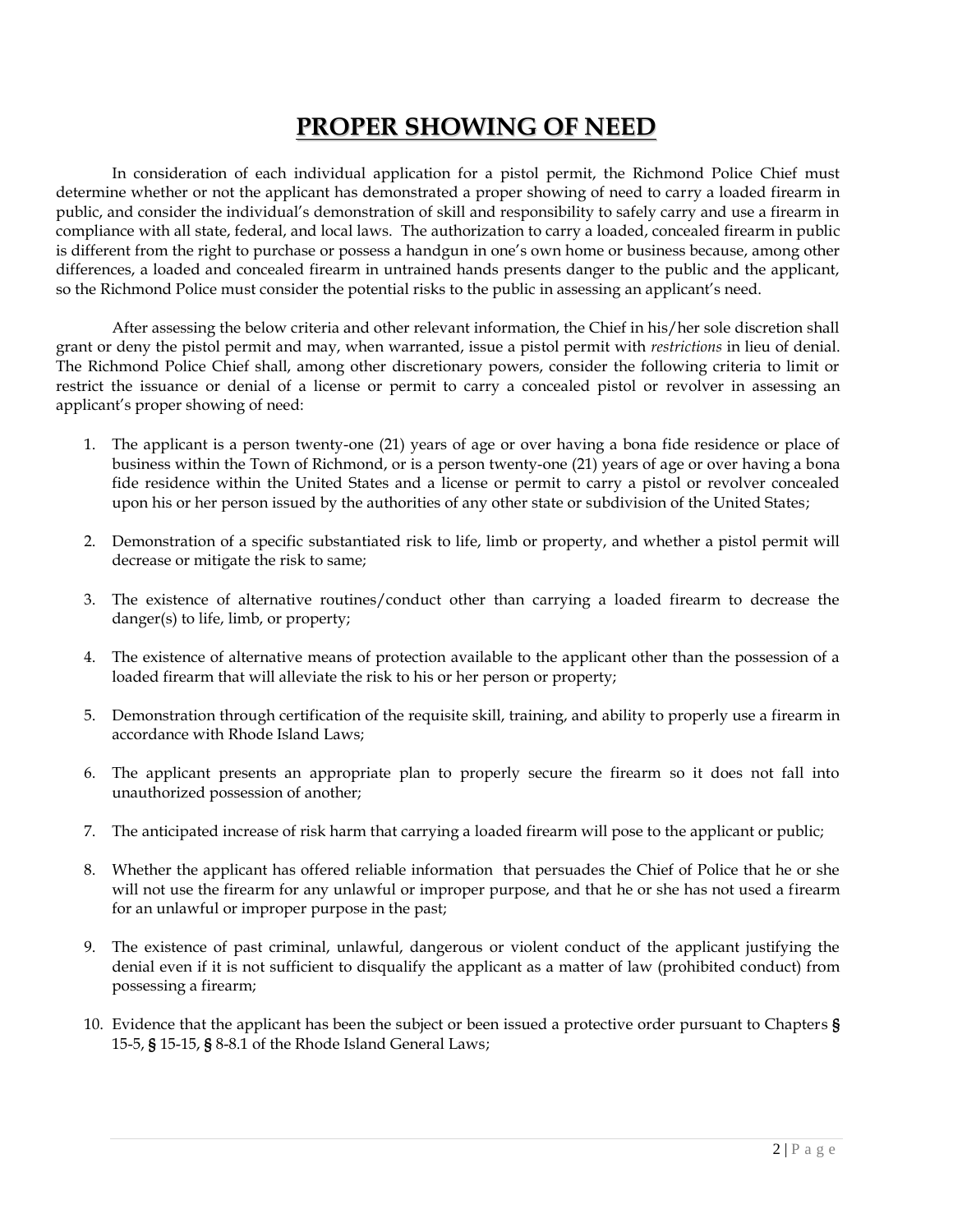# **PROPER SHOWING OF NEED** *continued…*

- 11. The applicant offers false, misleading, or erroneous information in their application;
- 12. The presence of any and all other factors deemed lawful and appropriate by the Richmond Police Chief that demonstrate and satisfy that the applicant is/is not a person suitable to possess and carry a loaded firearm in public.

*Proceed to next page for "Application Instructions"*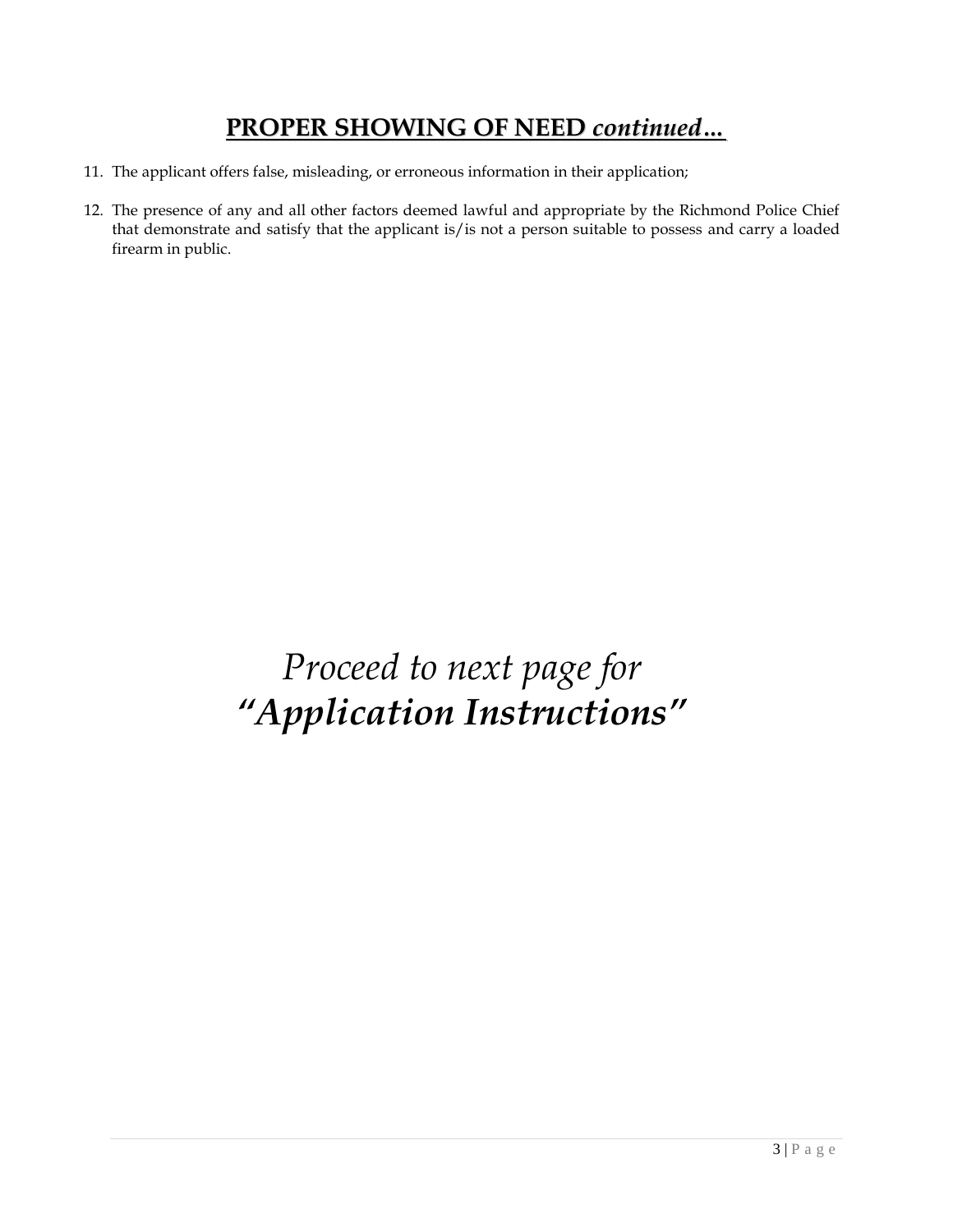## **APPLICATION INSTRUCTIONS**

(NO APPLICATIONS WILL BE CONSIDERED UNLESS THE FOLLOWING HAVE BEEN ACCOMPLISHED):

- 1. This official application form must be filled out completely by the applicant. Please PRINT or TYPE the application or **IT WILL BE RETURNED**.
- **2.** The application must be **NOTARIZED.**
- 3. The applicant must also complete and submit a Richmond Police Department CRIMINAL RECORD CHECK RELEASE FORM.
- **4.** Enclose two (1" x 1") pictures of the applicant taken without headgear or glasses. This photo must be a clear picture of the head and face. Please PRINT applicant's name of the back of each picture. NO laminated photos will be accepted.
- **5.** Proof of qualification before a certified weapons instructor, i.e. NRA instructor or police range instructor, must be supplied along with a copy of the NRA/FBI firearms instructor's certification.
- **6.** Two types of positive identification must be submitted, photocopied, signed, and dated by a notary public attesting to be true copies.
- **7.** All new pistol permits issued from this department must have a full set of applicant's fingerprints submitted on an **FBI FINGERPRINT APPLICANT CARD** (FD-258 Rev. 12-29-82) included with the application. Fingerprint card must be signed by the applicant. This is not necessary for **renewal applications.**
- **8.** If the permit is to be used for employment, a **TYPED** letter of explanation must be submitted on your employer's letterhead and included with the application.
- **9.** If the permit is not for employment, a typed letter must be submitted by the applicant stating the reasons why a permit is needed on a full-time basis. All letters must be dated. We will not accept a photocopy of any signature.
- **10.** Retired police officers applying under Section 11-47-18 must submit a letter of verification from the Chief of Police of the department from which they retired, stating that they have completed 20 years of GOOD service.
- **11.** A forty dollar (\$40.00) **CHECK OR MONEY ORDER** must be submitted with your application. This fee covers the administrative costs involved in processing the application and is non-refundable.
- **12.** Applicant will be notified by mail of approval or denial of permit. Telephone inquiries will not be accepted. If approved, applicant must appear in person to pickup permit. This application, fingerprint card, and photos become part of the records of the Richmond Police Department and WILL NOT be returned.
- **13.** All permits will expire **FOUR (4) YEARS** from the date of issue. Also, the renewal of your permit is your obligation as the Richmond Police WILL NOT be responsible for notification of permit expiration. Due to insufficient support staffing, applicants must allow a maximum of **120 DAYS** for processing of their application.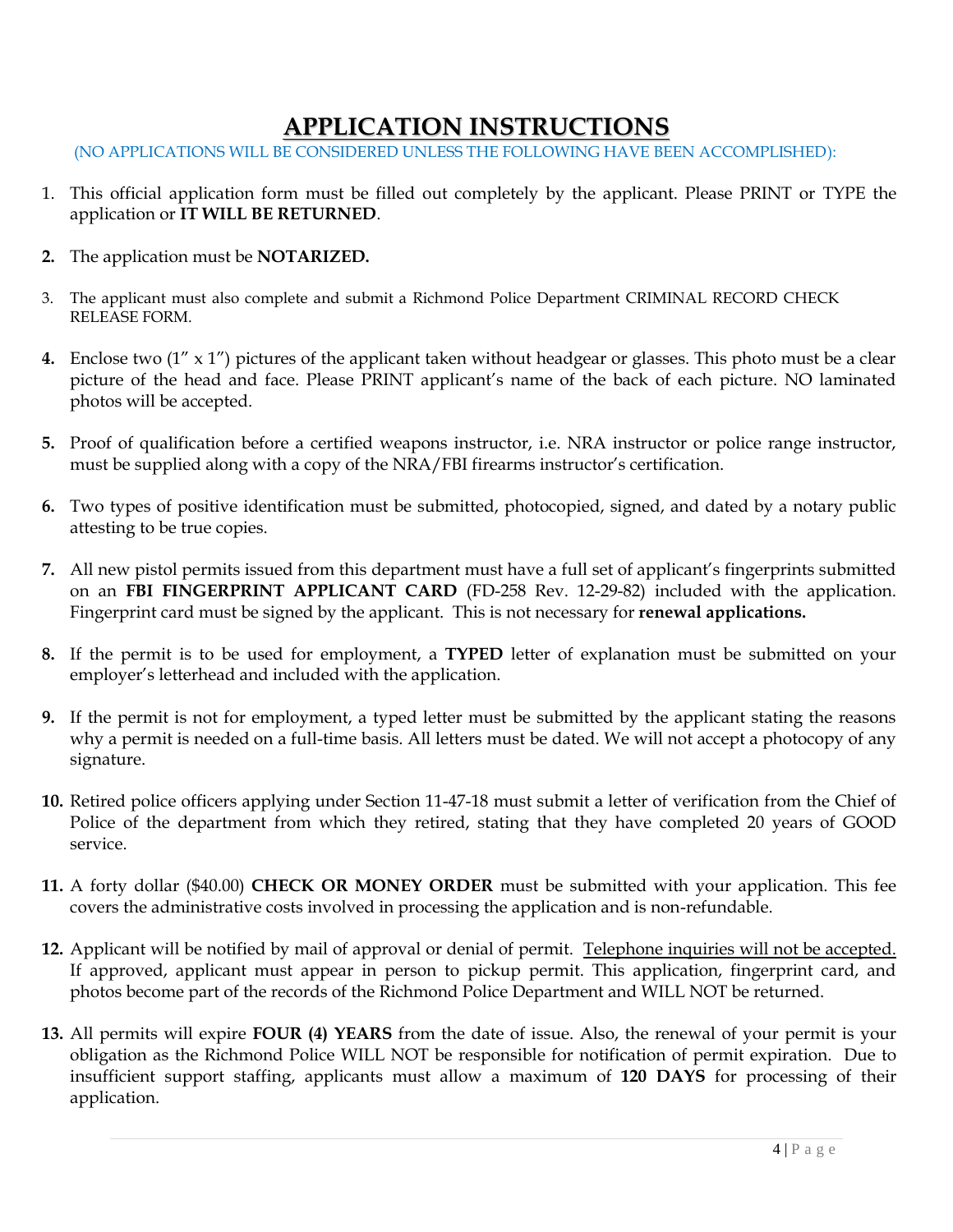*Richmond Police Department*

### **Application for License or Permit to Carry Concealed Pistol or Revolver**

#### **SECTION I: APPLICANT INFORMATION**

| First                                                                                   | Middle                                        |                                                                                                      | Last                                                                                                                       |  |
|-----------------------------------------------------------------------------------------|-----------------------------------------------|------------------------------------------------------------------------------------------------------|----------------------------------------------------------------------------------------------------------------------------|--|
|                                                                                         |                                               |                                                                                                      |                                                                                                                            |  |
|                                                                                         | Street Name & Number (no P.O. Boxes Accepted) | Town/City                                                                                            | State & Zip                                                                                                                |  |
| <b>TELEPHONE</b>                                                                        |                                               |                                                                                                      |                                                                                                                            |  |
| <b>HOME</b>                                                                             | <b>BUSINESS</b>                               | <b>CELLULAR</b>                                                                                      |                                                                                                                            |  |
|                                                                                         |                                               | SOCIAL SECURITY NUMBER: ___________________________________ OCCUPATION:_____________________________ |                                                                                                                            |  |
|                                                                                         |                                               |                                                                                                      |                                                                                                                            |  |
| Employer's Address                                                                      | City or Town                                  |                                                                                                      | State & Zip                                                                                                                |  |
|                                                                                         |                                               |                                                                                                      |                                                                                                                            |  |
|                                                                                         |                                               |                                                                                                      |                                                                                                                            |  |
|                                                                                         |                                               |                                                                                                      |                                                                                                                            |  |
|                                                                                         |                                               |                                                                                                      | DATE OF BIRTH: PLACE OF BIRTH: PLACE OF BIRTH:                                                                             |  |
| HEIGHT: __________ WEIGHT: _____________ EYE COLOR: ___________ HAIR COLOR: ___________ |                                               |                                                                                                      |                                                                                                                            |  |
|                                                                                         |                                               |                                                                                                      |                                                                                                                            |  |
| this application.)                                                                      |                                               |                                                                                                      | (If you are not a citizen of the United States, a copy of both sides of your alien registration card must be included with |  |
| LIST ALL ADDRESSES FOR THE LAST THREE (3) YEARS, INCLUDING DATES & LOCATIONS            |                                               |                                                                                                      |                                                                                                                            |  |
|                                                                                         |                                               |                                                                                                      |                                                                                                                            |  |
|                                                                                         |                                               |                                                                                                      |                                                                                                                            |  |

\_\_\_\_\_\_\_\_\_\_\_\_\_\_\_\_\_\_\_\_\_\_\_\_\_\_\_\_\_\_\_\_\_\_\_\_\_\_\_\_\_\_\_\_\_\_\_\_\_\_\_\_\_\_\_\_\_\_\_\_\_\_\_\_\_\_\_\_\_\_\_\_\_\_\_\_\_\_\_\_\_\_\_\_\_\_\_\_\_\_\_\_\_\_\_\_\_\_\_\_\_

(If necessary, please submit a separate sheet)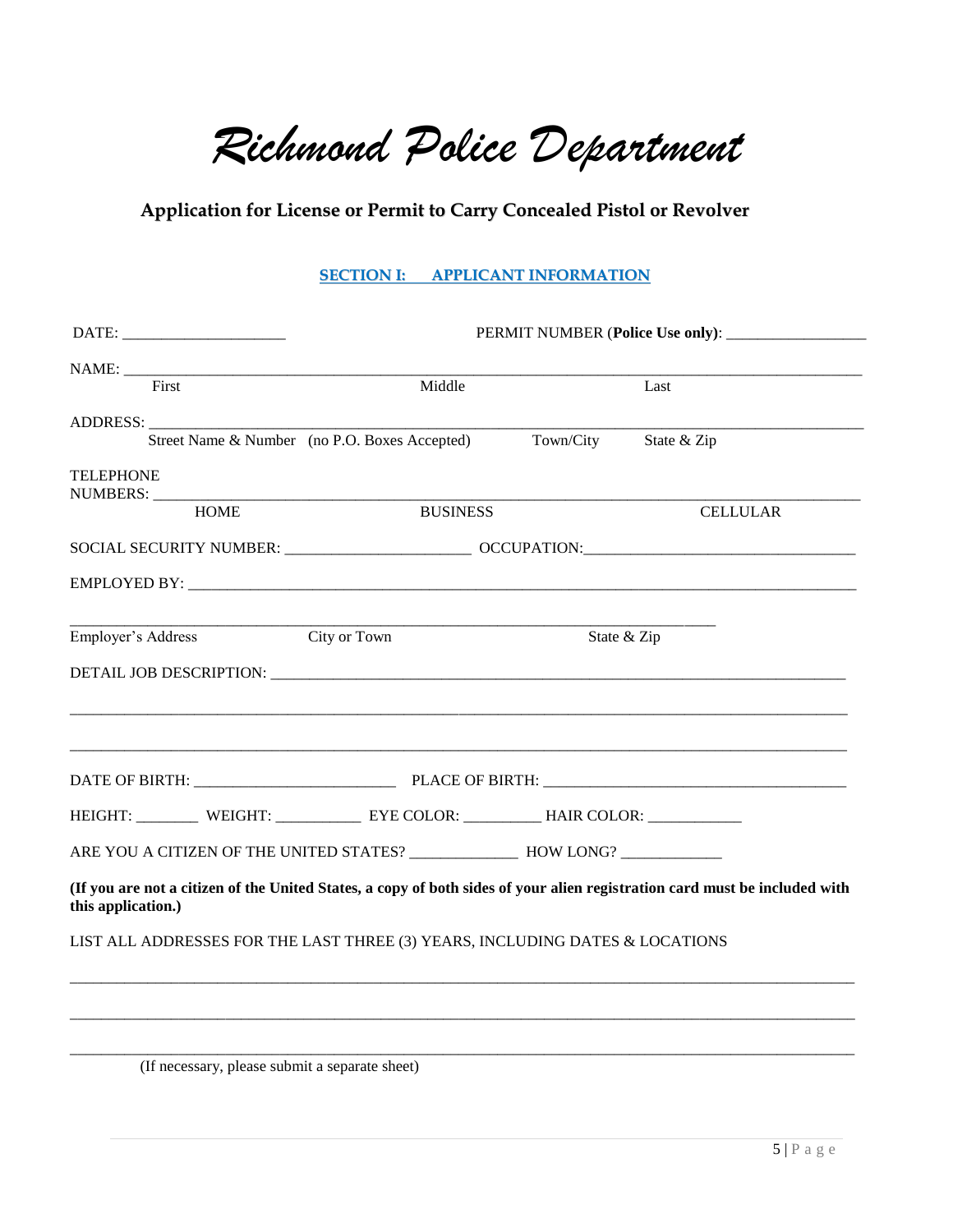PLEASE LIST NICKNAMES OR ALIASES YOU HAVE USED: \_\_\_\_\_\_\_\_\_\_\_\_\_\_\_\_\_\_\_\_\_\_\_\_\_\_\_\_\_\_\_\_

#### **SECTION II: REQUISITE INFORMATION TO ACCOMPANY APPLICATION**

\_\_\_\_\_\_\_\_\_\_\_\_\_\_\_\_\_\_\_\_\_\_\_\_\_\_\_\_\_\_\_\_\_\_\_\_\_\_\_\_\_\_\_\_\_\_\_\_\_\_\_\_\_\_\_\_\_\_\_\_\_\_\_\_\_\_\_\_\_\_\_\_\_\_\_\_\_\_\_\_\_\_\_\_\_\_\_\_\_\_\_\_\_\_\_\_\_\_\_\_\_

- 1. ON A SEPARATE SHEET OF PAPER OR LETTERHEAD, **TYPE** DETAILS AND SPECIFIC REASONS FOR YOUR JUSTIFICATION OR NEED FOR A RHODE ISLAND PERMIT. \*\*ONLY **TYPEWRITTEN** LETTERS WILL BE ACCEPTED.
- 2. TWO (2) TYPES OF POSITIVE IDENTIFICATION MUST BE SUBMITTED. **Examples:** (1) Birth Certificate / (2) Rhode Island or State Driver's License / (3) Passport / (4) RI Identification Card (Note: Other authentic forms of positive identification will be considered).
- 3. THREE (3) LETTERS OF REFERENCE SEE SECTION III.
- 4. CERTIFICATION OF QUALIFICATION WITH PISTOL OR REVOLVER SEE SECTION VI

#### **SECTION III: REFERENCES**

(Not to include family members or relatives)

| Name | Address/City/State/Zip | Telephone# | Years Known |  |
|------|------------------------|------------|-------------|--|
| Name | Address/City/State/Zip | Telephone# | Years Known |  |
| Name | Address/City/State/Zip | Telephone# | Years Known |  |

\*\*SUBMIT LETTERS OF REFERENCE FROM EACH OF THE ABOVE INDIVIDUALS

#### **SECTION IV: CRIMINAL HISTORY**

\_\_\_\_\_\_\_\_\_\_\_\_\_\_\_\_\_\_\_\_\_\_\_\_\_\_\_\_\_\_\_\_\_\_\_\_\_\_\_\_\_\_\_\_\_\_\_\_\_\_\_\_\_\_\_\_\_\_\_\_\_\_\_\_\_\_\_\_\_\_\_\_\_\_\_\_\_\_\_\_\_\_\_\_\_\_\_\_\_\_\_\_\_\_\_\_\_\_\_\_

\_\_\_\_\_\_\_\_\_\_\_\_\_\_\_\_\_\_\_\_\_\_\_\_\_\_\_\_\_\_\_\_\_\_\_\_\_\_\_\_\_\_\_\_\_\_\_\_\_\_\_\_\_\_\_\_\_\_\_\_\_\_\_\_\_\_\_\_\_\_\_\_\_\_\_\_\_\_\_\_\_\_\_\_\_\_\_\_\_\_\_\_\_\_\_\_\_\_\_\_

\_\_\_\_\_\_\_\_\_\_\_\_\_\_\_\_\_\_\_\_\_\_\_\_\_\_\_\_\_\_\_\_\_\_\_\_\_\_\_\_\_\_\_\_\_\_\_\_\_\_\_\_\_\_\_\_\_\_\_\_\_\_\_\_\_\_\_\_\_\_\_\_\_\_\_\_\_\_\_\_\_\_\_\_\_\_\_\_\_\_\_\_\_\_\_\_\_\_\_\_

HAVE YOU EVER BEEN ARRESTED?

IF SO, IDENTIFY THE LAW ENFORCEMENT AGENCY(S) AND PROVIDE THE DETAILS:

HAVE YOU EVER REFUSED TO TAKE A BREATHALYZER TEST?

IF SO, GIVE THE DETAILS INCLUDING THE NAME OF THE LAW ENFORCEMENT AGENCY INVOLVED:

ARE YOU UNDER INDICTMENT IN ANY COURT FOR A CRIME PUNISHABLE BY IMPRISONMENT EXCEEDING ONE (1) YEAR?<br>Let us a let us a let us a let us a let us a let us a let us a let us a let us a let us a let us a let us a le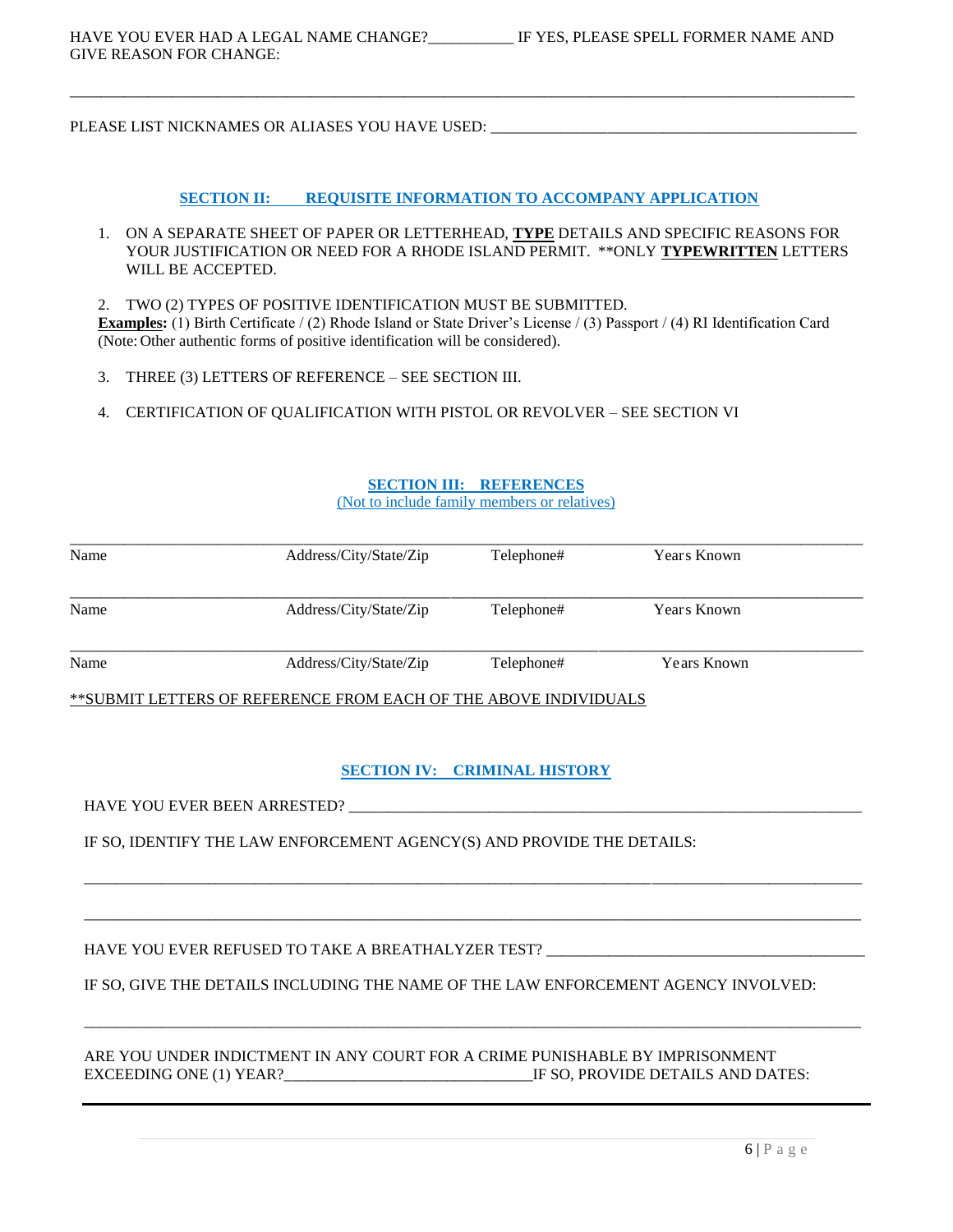### **SECTION V: PERMIT HISTORY**

|                                                                                                |                                                        | HAVE YOU APPLIED FOR A PERMIT TO CARRY A CONCEALED PISTOL OR REVOLVER FROM THE RHODE<br>ISLAND ATTORNEY GENERAL OR ANOTHER LOCAL CITY/TOWN IN RHODE ISLAND? (Yes/No)                                                    |             |  |  |
|------------------------------------------------------------------------------------------------|--------------------------------------------------------|-------------------------------------------------------------------------------------------------------------------------------------------------------------------------------------------------------------------------|-------------|--|--|
|                                                                                                |                                                        | IF YOUR ANSWER IS "YES", PLEASE CHECK "X" NEXT TO THE CURRENT STATUS OF YOUR PERMIT:                                                                                                                                    |             |  |  |
|                                                                                                |                                                        | ACTIVE: EXPIRED: DENIED: DENIED: REVOKED:                                                                                                                                                                               |             |  |  |
|                                                                                                |                                                        |                                                                                                                                                                                                                         |             |  |  |
|                                                                                                |                                                        | HAVE YOU APPLIED FOR A PERMIT TO CARRY A CONCEALED PISTOL OR REVOLVER IN ANOTHER STATE<br>IF YOUR ANSWER IS "YES, IDENTIFY THE TOWN AND STATE:                                                                          |             |  |  |
|                                                                                                |                                                        |                                                                                                                                                                                                                         |             |  |  |
| <b>PERMIT OR LICENSE*</b>                                                                      |                                                        | *FURNISH THE RICHMOND POLICE DEPARTMENT WITH A PHOTOCOPY OF YOUR OUT-OF-STATE                                                                                                                                           |             |  |  |
|                                                                                                |                                                        | <b>SECTION VI: CERTIFICATION OF QUALIFICATION</b><br>NOTE: THE RI COMBAT COURSE IS FOR LAW ENFORCEMENT PERSONNEL ONLY<br>ALL OTHERS MUST QUALIFY IN ACCORDANCE TO R.I.G.L. SECTION 11-47-15                             |             |  |  |
|                                                                                                |                                                        |                                                                                                                                                                                                                         |             |  |  |
|                                                                                                |                                                        | ARMY-L (check if done): _______ SCORE: _______________ RI COMBAT (check if done): _______ SCORE: ____________                                                                                                           |             |  |  |
|                                                                                                | Signature of N.R.A. Instructor or Police Range Officer |                                                                                                                                                                                                                         | <b>Date</b> |  |  |
|                                                                                                |                                                        | Printed Name & Telephone Number of N.R.A. Instructor or Police Range Officer                                                                                                                                            |             |  |  |
|                                                                                                |                                                        | <b>SECTION VII: NOTICE OF PERSONS PROHIBITED FROM CARRYING OR POSSESSING ANY FIREARM</b><br>Pursuant to Rhode Island General Law § 11-47-6, certain persons are prohibited from purchasing, carrying, or possessing any |             |  |  |
|                                                                                                | firearm. These persons include but are not limited to: |                                                                                                                                                                                                                         |             |  |  |
| 1.                                                                                             | A person under guardianship.                           |                                                                                                                                                                                                                         |             |  |  |
| 2.                                                                                             |                                                        | A person under treatment by virtue of being a mental incompetent.                                                                                                                                                       |             |  |  |
| 3.<br>A person who has been adjudicated or is under treatment or confinement as a drug addict. |                                                        |                                                                                                                                                                                                                         |             |  |  |

- 4. A person under treatment or confined as a habitual drunkard.
- 5. A person convicted of a crime of violence.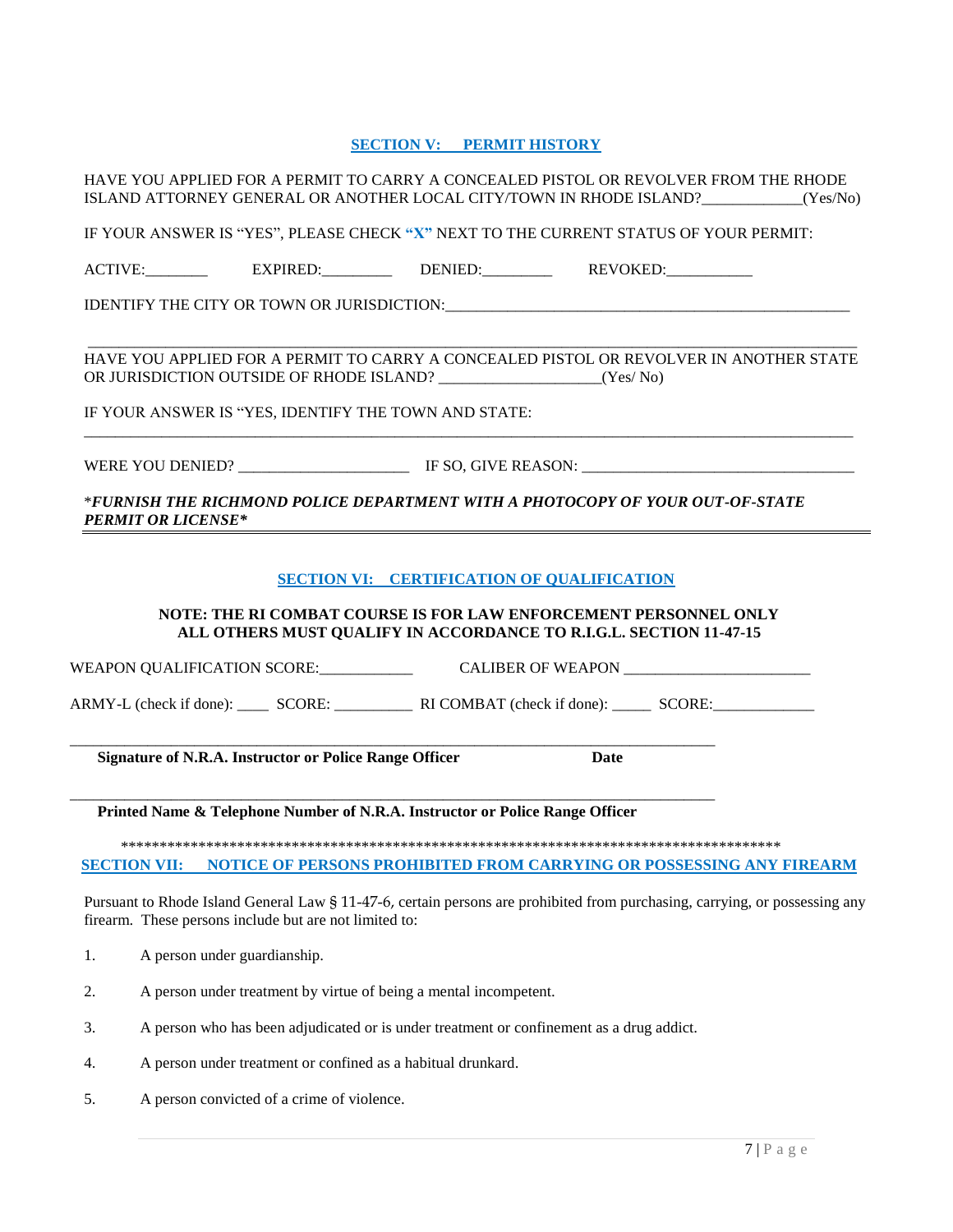Do any of the prohibitions to receiving a license to carry a weapon apply to you?

| (If necessary, please submit a separate sheet) |  |
|------------------------------------------------|--|

#### **SECTION VIII: QUESTIONNAIRE AS TO FEAR OF INJURY TO PERSON OR PROPERTY**

The following factors will be considered when determining an application for a concealed weapon permit. These factors will be considered once the applicant has demonstrated that he/she meets the criteria.

- 1. Injury to Person or Property:
	- a. Explain the circumstances and extent of the threat or injury to your person or threat or extent of damage to your  $property:$

\_\_\_\_\_\_\_\_\_\_\_\_\_\_\_\_\_\_\_\_\_\_\_\_\_\_\_\_\_\_\_\_\_\_\_\_\_\_\_\_\_\_\_\_\_\_\_\_\_\_\_\_\_\_\_\_\_\_\_\_\_\_\_\_\_\_\_\_\_\_\_\_\_\_\_\_\_\_\_\_\_\_\_\_\_\_\_\_\_\_\_

\_\_\_\_\_\_\_\_\_\_\_\_\_\_\_\_\_\_\_\_\_\_\_\_\_\_\_\_\_\_\_\_\_\_\_\_\_\_\_\_\_\_\_\_\_\_\_\_\_\_\_\_\_\_\_\_\_\_\_\_\_\_\_\_\_\_\_\_\_\_\_\_\_\_\_\_\_\_\_\_\_\_\_\_\_\_\_\_\_\_\_

b. Has the applicant filed a report with any law enforcement agency indicating that his/her person or property has been threatened or damaged?\_\_\_\_\_\_\_\_\_\_\_\_\_\_\_\_\_\_\_\_\_\_\_\_\_\_\_\_ .

\_\_\_\_\_\_\_\_\_\_\_\_\_\_\_\_\_\_\_\_\_\_\_\_\_\_\_\_\_\_\_\_\_\_\_\_\_\_\_\_\_\_\_\_\_\_\_\_\_\_\_\_\_\_\_\_\_\_\_\_\_\_\_\_\_\_\_\_\_\_\_\_\_\_\_\_\_\_\_\_\_\_\_\_\_\_\_\_\_

\_\_\_\_\_\_\_\_\_\_\_\_\_\_\_\_\_\_\_\_\_\_\_\_\_\_\_\_\_\_\_\_\_\_\_\_\_\_\_\_\_\_\_\_\_\_\_\_\_\_\_\_\_\_\_\_\_\_\_\_\_\_\_\_\_\_\_\_\_\_\_\_\_\_\_\_\_\_\_\_\_\_\_\_\_\_\_\_\_\_\_\_\_

\_\_\_\_\_\_\_\_\_\_\_\_\_\_\_\_\_\_\_\_\_\_\_\_\_\_\_\_\_\_\_\_\_\_\_\_\_\_\_\_\_\_\_\_\_\_\_\_\_\_\_\_\_\_\_\_\_\_\_\_\_\_\_\_\_\_\_\_\_\_\_\_\_\_\_\_\_\_\_\_\_\_\_\_\_\_\_\_\_\_\_\_\_\_\_\_\_\_\_\_

\_\_\_\_\_\_\_\_\_\_\_\_\_\_\_\_\_\_\_\_\_\_\_\_\_\_\_\_\_\_\_\_\_\_\_\_\_\_\_\_\_\_\_\_\_\_\_\_\_\_\_\_\_\_\_\_\_\_\_\_\_\_\_\_\_\_\_\_\_\_\_\_\_\_\_\_\_\_\_\_\_\_\_\_\_\_\_\_\_\_\_\_\_\_\_\_\_\_\_\_

- c. What agency has the report been filed with?\_\_\_\_\_\_\_\_\_\_\_\_\_\_\_\_\_\_\_\_\_\_\_\_\_\_\_\_\_\_\_\_\_\_\_\_\_\_\_\_\_\_\_\_\_\_\_\_\_\_\_\_\_\_\_\_\_\_\_\_\_\_\_\_\_\_\_\_\_\_\_\_\_\_\_\_\_\_\_\_\_\_\_\_\_
- d. What was the result?

e. Has the applicant received a restraining order from any court? \_\_\_\_\_\_\_\_\_\_\_\_\_\_\_\_\_\_\_\_\_\_\_\_\_\_\_\_\_\_\_\_\_\_\_\_\_\_\_

2. Is the applicant presently, or has he/she been the subject of a restraining order from any court?

\_\_\_\_\_\_\_\_\_\_\_\_\_\_\_\_\_\_\_\_\_\_\_\_\_\_\_\_\_\_\_\_\_\_\_\_\_\_\_\_\_\_\_\_\_\_\_\_\_\_\_\_\_\_\_\_\_\_\_\_\_\_\_\_\_\_\_\_\_\_\_\_\_\_\_\_\_\_\_\_\_\_\_\_\_\_\_\_\_\_\_\_\_

3. How will the carrying of a concealed pistol or revolver, on his/her person, mitigate the threat to you or your property?\_

(If necessary, please submit a separate sheet)